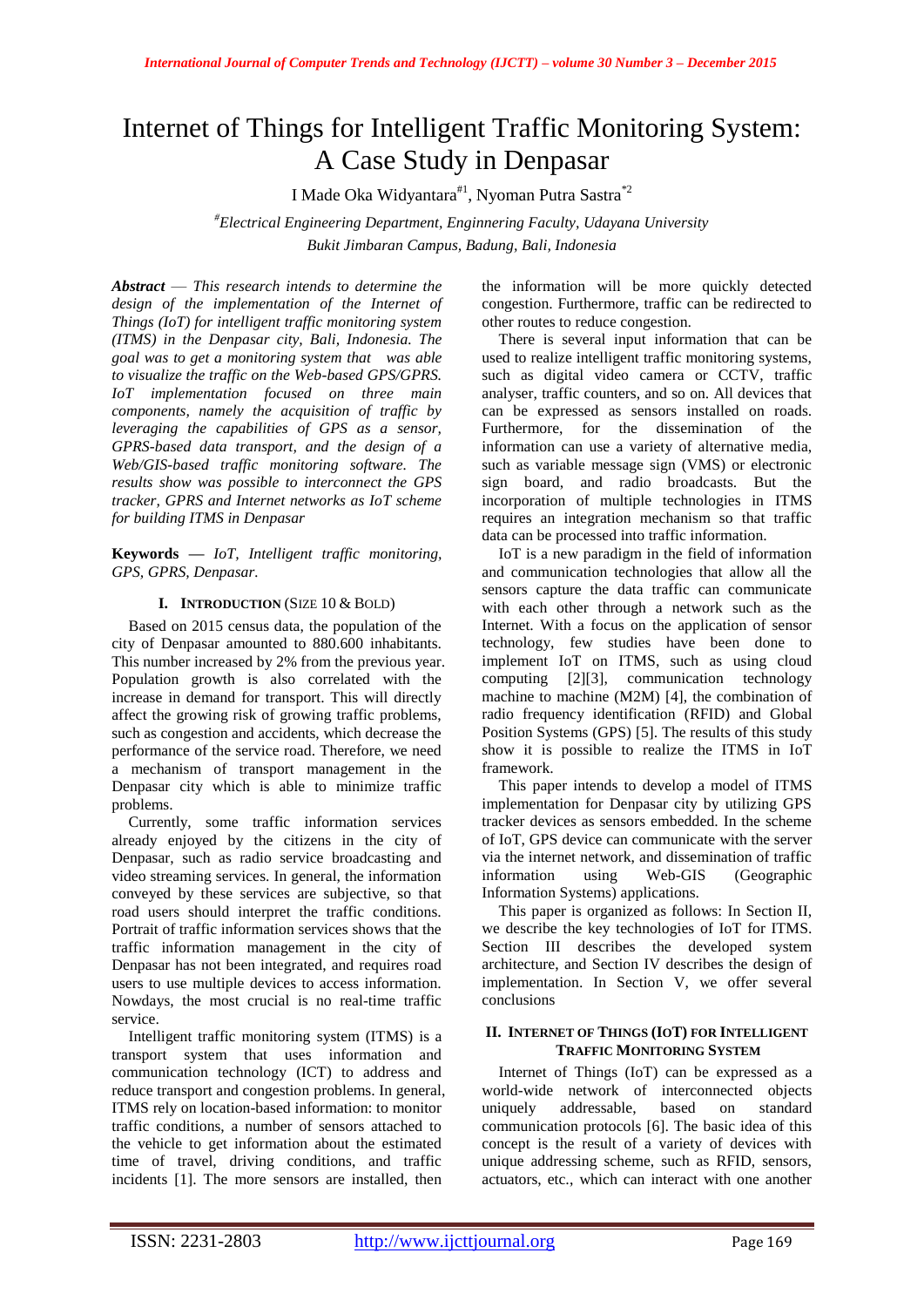to achieve certain goals. As described by [7], threetier architecture of the IoT is shown in Figure 1.



Fig. 1 Three-tier architecture of Internet of Things

#### *A. Data Acquisition Layer*

The basic data used to realize the ITMS is information about the movement of vehicles, including vehicle location, speed, and direction. The condition of the current state of the vehicle can be received with some integrated sensors such as environmental mapping and location of vehicles simultaneously through GPS technology. Another technology that can be used is RFID. This device can identify the vehicle, read data and write vehicle label. By examining the data position and speed of vehicle, the traffic information can be realized.

Techniques for collecting road information can use the contact traffic detection technology such as sensors toroid, geomagnetic vehicle detection (GVD), and the piezoelectric detection technology. Moreover, it can also use the technology of noncontact detection of traffic such as networked surveillance cameras (CCTV). With the support of mobile technology, many mobile devices are already implanted sensor technologies, such as GPS tracker and image processing capability, so as to perform image segmentation procedures for the classification of the object vehicle the vehicle.

## *B. Data Transport Layer*

When traffic data is obtained, layer 2 of the architecture IoT will perform transmission mechanism to transport data to the server. There are two schemes of transport traffic data that can be used: wired and wireless technologies. On wired technology, fiber optic communications network has been used as a backbone network infrastructure for wide area network (WAN), making it possible to build high-speed internet network for data transmission. Wireless network technology, communication system includes an FM radio, satellite and mobile. FM communication technologies including radio broadcast, radio data system (RDS), and digital audio broadcasting (DAB), and digital multimedia broadcasting (DMB).

GPS satellite communications technology is widely used for location-based traffic monitoring. As shown in Figure 2, the GPS technology consists of three parts: satellites, ground stations and users. Satellites in orbit for 24 hours, and there are 4 satellites of 21 satellites visible from the earth station. Four satellites will provide vertical and horizontal position data for each station in the form of coordinates (x, y, z). In function of vehicle speed information (dx/dt, dy/dt, dz/dt) can also be obtained in all weather conditions [5].



Fig. 2 GPS satellite communication system

Mobile telecommunications technology that is already implemented today are GSM, GPRS, 3G, and 4G, and will be followed by the standard 5G. General packet radio service (GPRS) is a packet data communication features on GSM technology, which makes it possible to transmit high-speed data via terminals / mobile phone devices. GPRS provides a wireless IP connectivity in a large area for GSM users. As shown in Figure 3, GPRS fully supports TCP / IP, dynamic IP address allocation, and provide mobile internet services via the GGSN.



BTS: Base Transceiver MS : Mobile Station SGSN : Serving GPRS Support Node<br>BTS: Base Transceiver GGSN: Gateway GPRS Support Node<br>Station

Fig. 3 GPRS architecture

## *C. Data Processing Layer*

Data processing layer in the architecture of IoT serves for the exchange, processing, and data storage. Traffic behaviour can be understood as an issue of classification of data that vary over time. Currently, some research has implemented several methods to understand the characteristics of the traffic, such as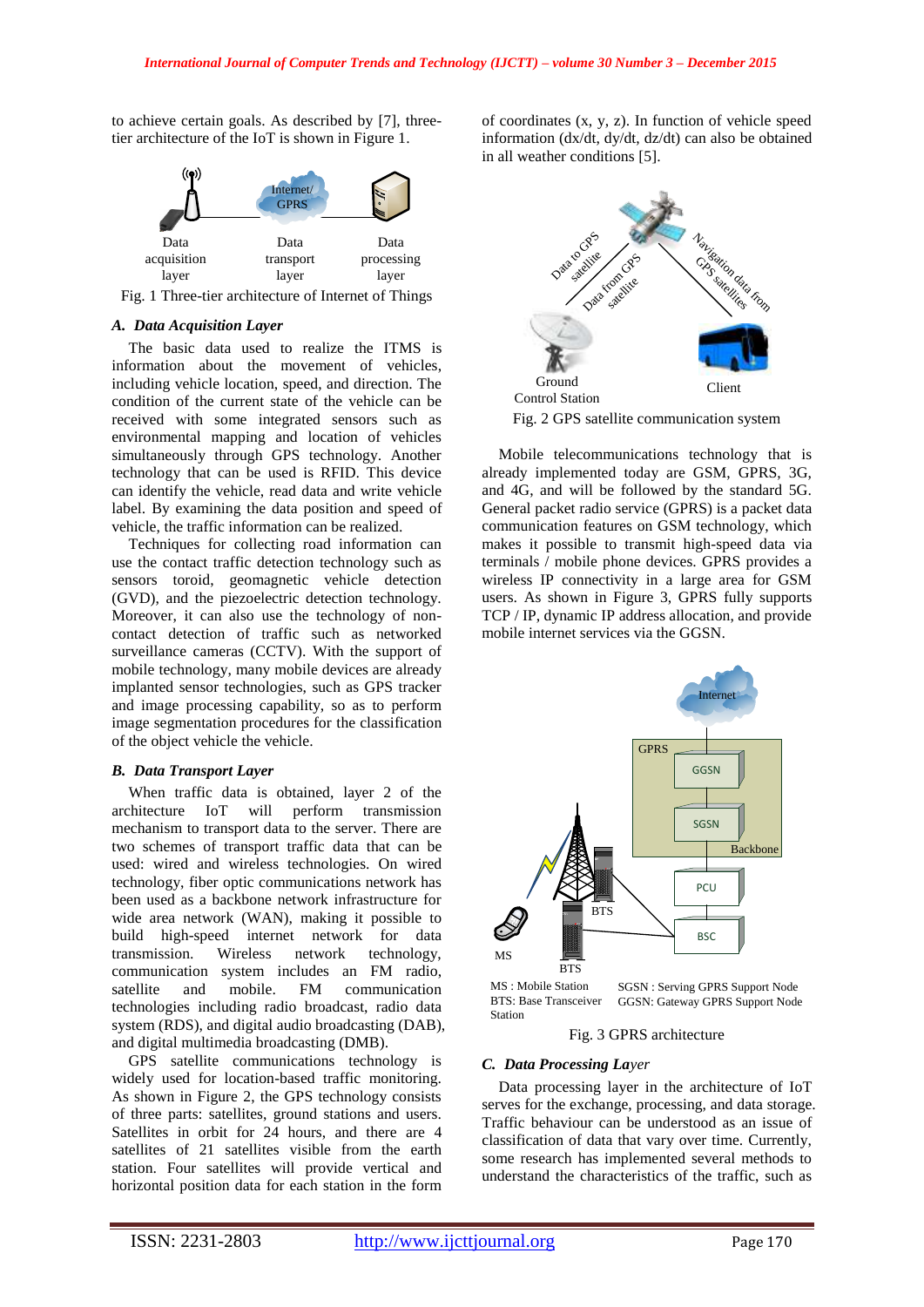using license plate recognition (LPR) algorithm [8] and enumeration method [9].

Furthermore, traffic information disseminated using a wide variety of media. Several models have been proposed dissemination of traffic such as Web-GISbased applications [10] and Android-based applications developed by [11].

#### **III.PROPOSED METHOD**

The main target of this research on ITMS Denpasar has developed a traffic management centre with the ability to: (i) to process traffic data from GPS tracker device into a real-time traffic information system based on Google Map API, (ii) providing a web-based traffic information services / GIS. Related to the above, this research proposes a network architecture model of IoT, as shown in Figure 4. This model is adapted from the proposed model of network architecture IOT of [5].



Fig. 4 Network architecture model of IOT for ITMS Denpasar

In the data acquisition, the data traffic in the form of coordinates and velocity obtained from the GPS tracker. Data format of this standard will facilitate the integration of data in the process of making traffic information on spatial map Google Map API. To get a real time traffic information, the application must be supported by continuous data acquisition. Therefore, the data acquisition was done by placing GPS devices on the vehicle bus Trans Sarbagita. Trans Sarbagita bus is Denpasar city mass transportation services run by the provincial government of Bali.

For data transport, the proposed model used GPRS technology for Internet access. GPRS provides a wireless IP connectivity in a large area for GSM users, so as to support client-server based applications. GPS tracker sent the coordinates and speed of data to the server using the IP network.

In the data processing, the server processed the GPS coordinates and the speed of data into traffic information, and visualized on Google maps. Coordinate data used to visualize the position of the vehicle, while the speed of the data used for the visualization of traffic categories, as well, being, dense and jammed. Further, traffic information disseminated to the public using Web-based media.

## **IV.IMPLEMENTATION**

## *A. GPS Traffic Flow Diagram to ITMS*

Based on Figure 4, this research used bidirectional communication scheme between the GPS tracker device with GPRS/GSM. In this scheme, the GPS tracker and GPRS/GSM can hold information about the position and speed of the Trans Sarbagita bus at any time, and send that information to a web server, as shown in Figure 5. The data sent to the web server used a fixed IP address and port which had been set. Therefore, the GPS tracker that was located at the Trans Sarbagita bus must have an interface with functions: (i) communicates with GPS satellites to get the data position and velocity, (ii) transmit position data and speed to the server GPS via a data communication GPRS / GSM.

For data collection, research used Trans Sarbagita bus travel route as shown in Figure 6. Along this route, the vehicle position and speed can be monitored from the GPS tracker device through GPS satellites.



Fig.5 Traffic flow diagram of GPS based ITMS

# *B. Design of Software*

Development of ITMS for the Denpasar city requires two softwares design, respectively for the GPS server, and to the monitoring center.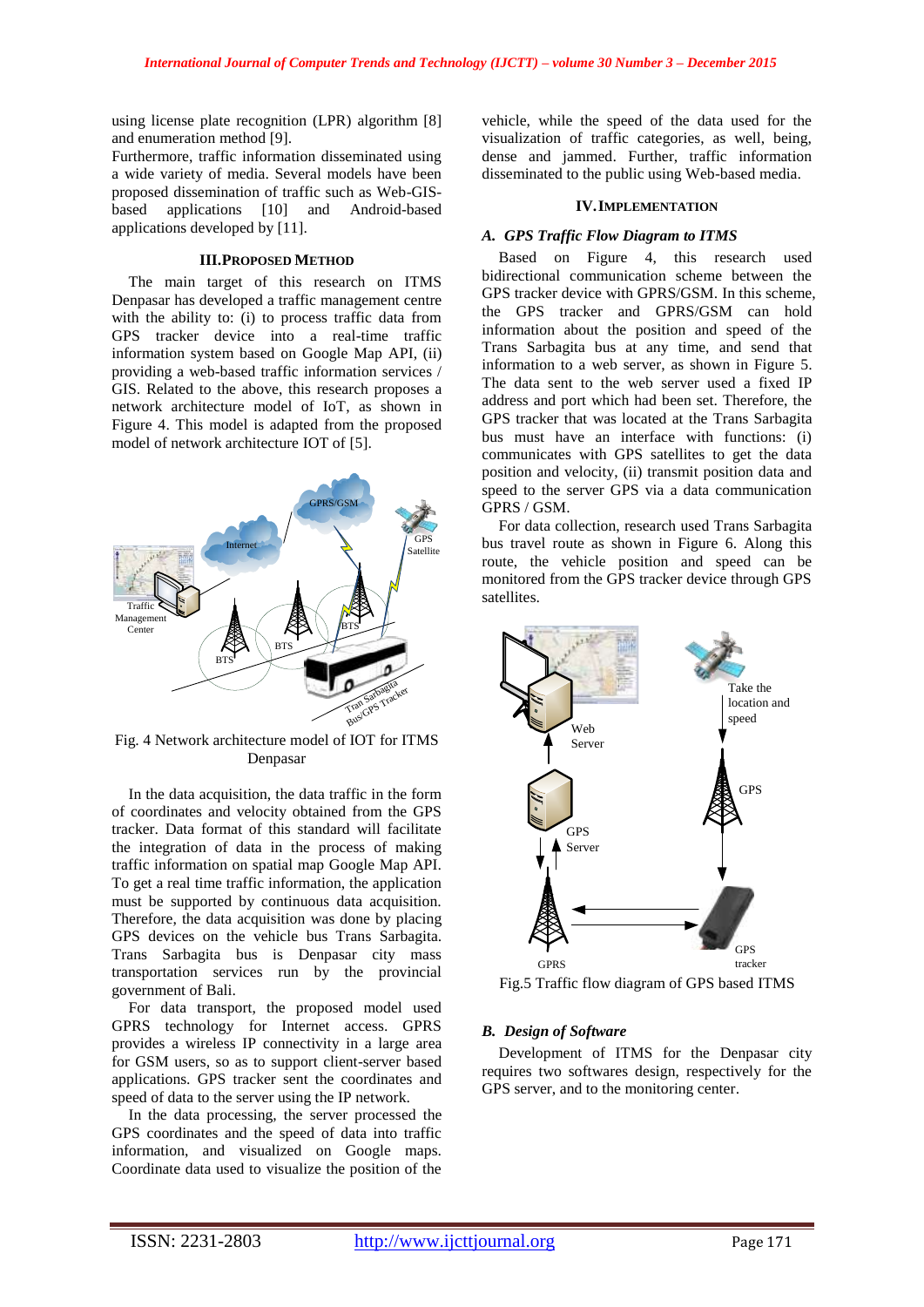

Fig. 6 Trans Sarbagita bus route map

*1) GPS server software design:* In general, GPS server has the primary function of reading the data sent by the GPS tracker, and sent that data to a Web server for the visualization of data traffic. In the GPS server, TCP / IP was responsible for receiving data from the National Marine Electronics Association (NMEA) sent by the GPS tracker device via GPRS to a specific port and IP addresses that have been specified. This data contains the identification number (id) of a GPS device, wherein each GPS device has a unique ID number. As shown in Figure 7, when the GPS tracker was set active (on), he sent a position in NMEA format to the GPS server. Furthermore, the server parses the NMEA data, and extract the latitude / longitude and speed data, and save them to a database.



Fig 7. Flow diagram software for GPS server

Further processing of this data can be done, like categorizing road density. To get the appropriate conversion related to the definition of the category of traffic, this paper used speed range proposed by [testifying], as shown in Table 1

| <b>TABLE</b> I                         |              |        |
|----------------------------------------|--------------|--------|
| <b>CATEGORIES ROAD TRAFFIC DENSITY</b> |              |        |
| Speed $(Km/h)$                         | Road density | Colour |
|                                        | category     |        |
| $40 - 57$                              | Fluent       | Blue   |
| $26 - < 40$                            | Medium       | Green  |
| $17 - 26$                              | Heavy        | Orange |
| < 17                                   | Jammed       | Red    |
|                                        |              |        |

*2) Designing software for the application interface:* Figure 8 define the client-server interaction design at the application interface to display the visualization of information on the ITMS. The concept was a GPS server always update the data reading coordinate and speed, and sends it to the Web-GIS server periodically. With this scheme, the visual display of traffic can be displayed according to the traffic category of traffic and updated during Trans Sarbagita bus kept going.



Fig. 8 The client-server interaction design

#### **V. CONCLUSION**

This research has proposed the implementation of IoT for ITMS of Denpasar city. Network architecture based GPS/GPRS proposed has the ability to process traffic data into traffic information, such as road density category. Furthermore, visualization of road density category will be displayed to the public through a Web/GIS-based media. With this media, road user will have accurate information about traffic, so as to manage adventures.

#### **ACKNOWLEDGMENT**

This work was funded by 2015 Research Grant of Study Program Excellency from the Udayana University under contract No: 2006/UN14.1.31/PN.00.00.00/2015.

#### **REFERENCES**

- [1] F. Calabrese, M. Colonna, P. Lovisolo, D. Parata, and C. Ratti, *Real-Time Urban Monitoring Using Cell Phones: A Case Study in Rome*, IEEE Transactions On Intelligent Transportation Systems, Vol. 12, No. 1, pp. 141-151, Feb. 2011.
- [2] Z. Xiong, H. Sheng, W. Rong, and D. E. Cooper, *Intelligent transportation systems for smart cities: a progress review*, Science China Information Sciences, Vol. 55, No. 12, pp 2908-2914, 2012.